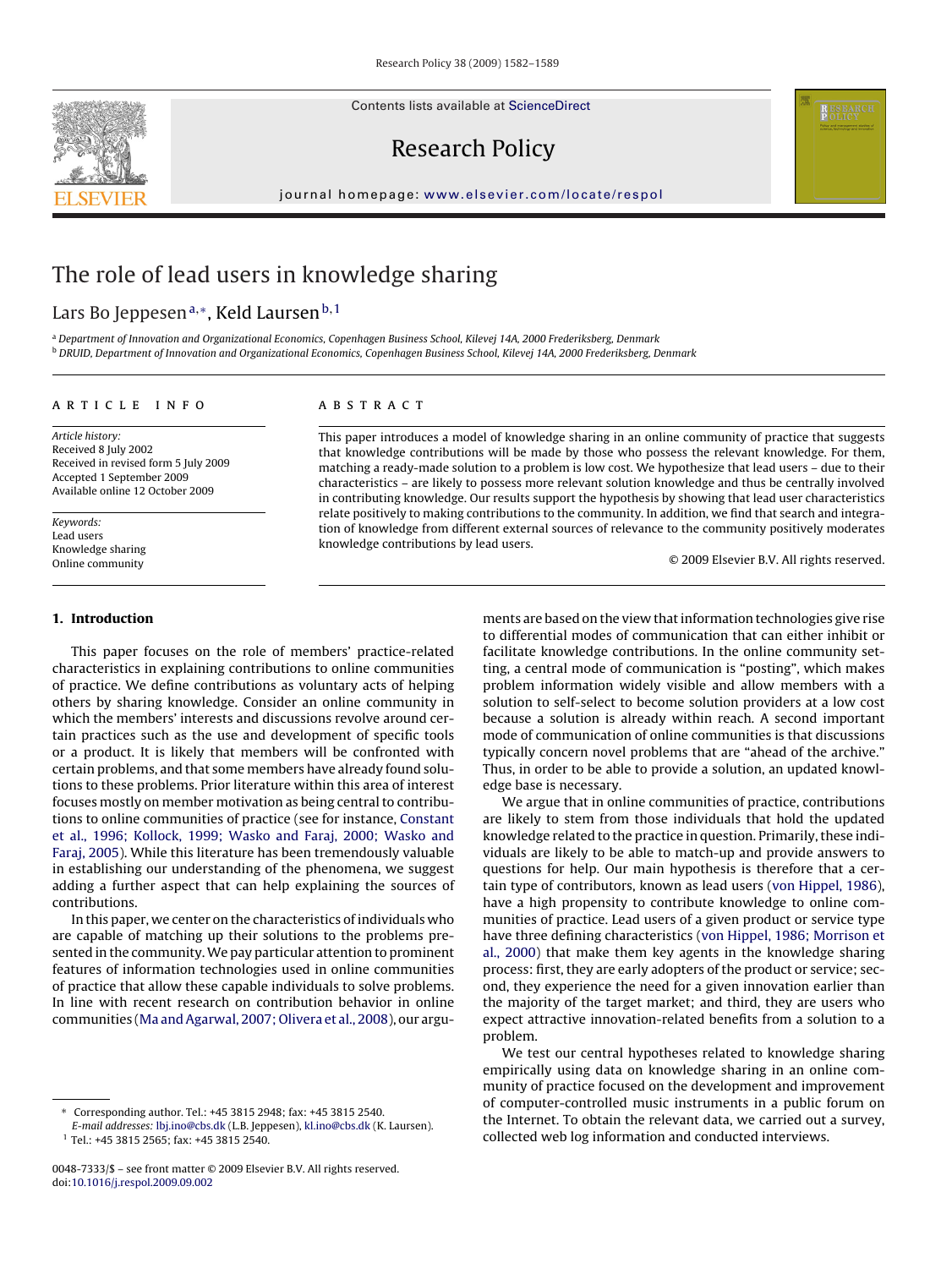# **2. Rationale**

There are several reasons for studying lead users' knowledge sharing behavior in online communities of practice. First, there is growing evidence that decentralized and distributed knowledge communities are becoming an important factor in the economy. For instance, community based innovation has been found to play a key role in the creation of open source software products that have gained significant market shares from state-of-the-art commercial software ([Lerner and Tirole, 2002; Franke and Shah, 2003\).](#page-7-0) Furthermore, the sheer number of online communities has grown significantly in recent years [\(Ma and Agarwal, 2007\).](#page-7-0)

Second, knowledge sharing is a central issue of relevance for individuals ([Borgatti and Cross, 2003\),](#page-7-0) teams and groups [\(Orr, 1996;](#page-7-0) [Edmondson, 1999\).](#page-7-0) It is seen as having an important impact on knowledge creation [\(Nonaka, 1994; Tsai and Ghoshal, 1998; von](#page-7-0) [Krogh, 1998; Hansen, 1999\)](#page-7-0) and as being an indicator of organizational capability and organizational performance ([Kogut and](#page-7-0) [Zander, 1992\).](#page-7-0) Information technologies facilitate knowledge sharing and the enablement of communal resources ([von Krogh, 2002\).](#page-7-0)

Third, it is well established that lead users are an important source of value creation in the innovation process. As early adopters with strong needs for a solution, lead users become the sources of new product concepts when they go ahead and create novel solutions where no commercial solutions are available [\(von Hippel,](#page-7-0) [1986; Morrison et al., 2000\).](#page-7-0) The importance of studying the knowledge sharing behavior of lead users is evident as such users – when connected – may provide needed know-how and task information; thus sustaining the level of knowledge supply in the community.

# **3. Theory**

# 3.1. Online communities of practice and knowledge contribution behaviors

Over the last decade, new institutions and organizational forms have emerged in the form of knowledge intensive communities of practice in which knowledge is created and diffused among the community members and beyond. In this context, knowledge sharing is important as it sustains learning, but also because it supports processes of technological innovation, adoption and usage [\(Lave](#page-7-0) [and Wenger, 1991; Kogut and Zander, 1992; Tsai and Ghoshal,](#page-7-0) [1998; Brown and Duguid, 2000; Gallivan, 2000\).](#page-7-0) The vehicles of knowledge sharing include face-to-face interaction in geographically bound communities and, increasingly, electronic discussion groups ([Constant et al., 1996\),](#page-7-0) and Internet-based community interaction of distributed and loosely connected collaborating individuals ([Armstrong and Hagel, 1996; Goodman and Darr, 1998;](#page-7-0) [Muniz and O'Guinn, 2001; Benkler, 2004\).](#page-7-0)

Earlier research on the use of information technologies to share knowledge confirms that employees in some geographically separate organizational divisions do share knowledge and help others, including organizationally remote strangers they will never meet in person [\(Finholt and Sproull, 1990; Constant et al., 1996; Lakhani](#page-7-0) [and von Hippel, 2003\).](#page-7-0) Our focus is on helping behavior in settings of online communities in the context of a public online community of product users that collaboratively discuss and develop modifications and new product concepts of a commercial product. Individuals involved share a common interest in a product and its tools but do not have direct ties or interdependencies, and they are not employed by the product owner organization and are not subject to direct pay, formal promotion and evaluation systems. Previous literature that has dealt with the opportunities and challenges raised by the emergence of these and similar communities has been valuable to our understanding of how they may add value to the processes and products of the communities themselves [\(Constant et al., 1996; Kollock, 1999; Raymond, 1999; Moon](#page-7-0) [and Sproull, 2000; von Hippel and von Krogh, 2003\)](#page-7-0) and to established firms [\(Jeppesen and Frederiksen, 2006\) i](#page-7-0)n terms of concrete products and innovations.

Prior research on contributions to electronic communities of practice has also taken interest in why individualmotivation should lead to contributions. A range of studies has investigated motivation for knowledge sharing focusing on the dimensions of intrinsic and extrinsic motivations [\(Lerner and Tirole, 2002; Hertel et al.,](#page-7-0) [2003; Lakhani and Wolf, 2005\).](#page-7-0) That both of these dimensions jointly may affect likelihood of contribution have been suggested in earlier literature: a study by [Wasko and Faraj \(2000\)](#page-7-0) suggested that individuals are motivated intrinsically to contribute knowledge to others because intellectual pursuits are challenging and fun. A later study by [Wasko and Faraj \(2005\)](#page-7-0) studied the relationship between individual motivations and expertise and found that sharing one's knowledge is a function of members' position in the network, individual motivations such as the quest for reputation.

Our account adds a novel dimension to the discussion of contributions that can help us predict the sources of contributions. We submit that although motivation to share are a necessary condition for knowledge contribution, actually holding the necessary knowledge to make a sensible contribution will also increase the likelihood that a given individual go ahead and make such a contribution. Little is known about this knowledge-based dimension of contributions to online communities and, further, how contextual factors of the community may shape contribution and hence under which conditions we can expect contributions to be made.

Online communities of practice exhibit two prominent modes of communication of relevance for the knowledge sharing process. The first is "problem posting": we define posting as the disclosure of problem information to a pool of potential knowledge providers with a request for a solution/answer. In this context, studies of knowledge sharing in distributed environments with real problems to be solved have highlighted that under the condition of having problems posted to a crowd of potential solvers (knowledge providers), those who answer are those who happen to match-up their knowledge to the problem being presented. Problem posting creates awareness among many users, and given that an individual holds the relevant knowledge to the problem in question, the cost of providing an answer to this question becomes low and possibly explains why contributions are forthcoming in the first place. Prior research has suggested that those who do provide help in electronic networks are those that can do so at low cost because a solution is already within reach [\(Constant et al., 1996; Lakhani and von Hippel,](#page-7-0) [2003\).](#page-7-0) In other words, members with a solution at hand self-select to become solution providers because they can essentially re-use existing knowledge in their contribution and avoid engaging in "from scratch" solution generation. One general feature of knowledge re-use is that agents invest in knowledge development and codification once, whereas the knowledge asset can be used repeatedly [\(Markus, 2001; Majchrzak et al., 2004; Haefliger et al., 2008\).](#page-7-0) In this framework, the determinants of a contribution become the ability of any one potential provider to match a local solution to the presented problem. Due to the economics of re-use, the better the match, the lower the cost of answering and, other things being equal, the higher the likelihood of a contribution being made. In this view, having the right knowledge at hand is not only useful for solving the problem—it also generates the match which triggers the decision to provide knowledge.

The second prominent mode of communication in online communities of practice is that mainly problems that are "ahead of the archive" in terms of information content are posted in the community. The pertinent knowledge sharing process is characterized by the disclosure of "up-to-date problems" and the prevention of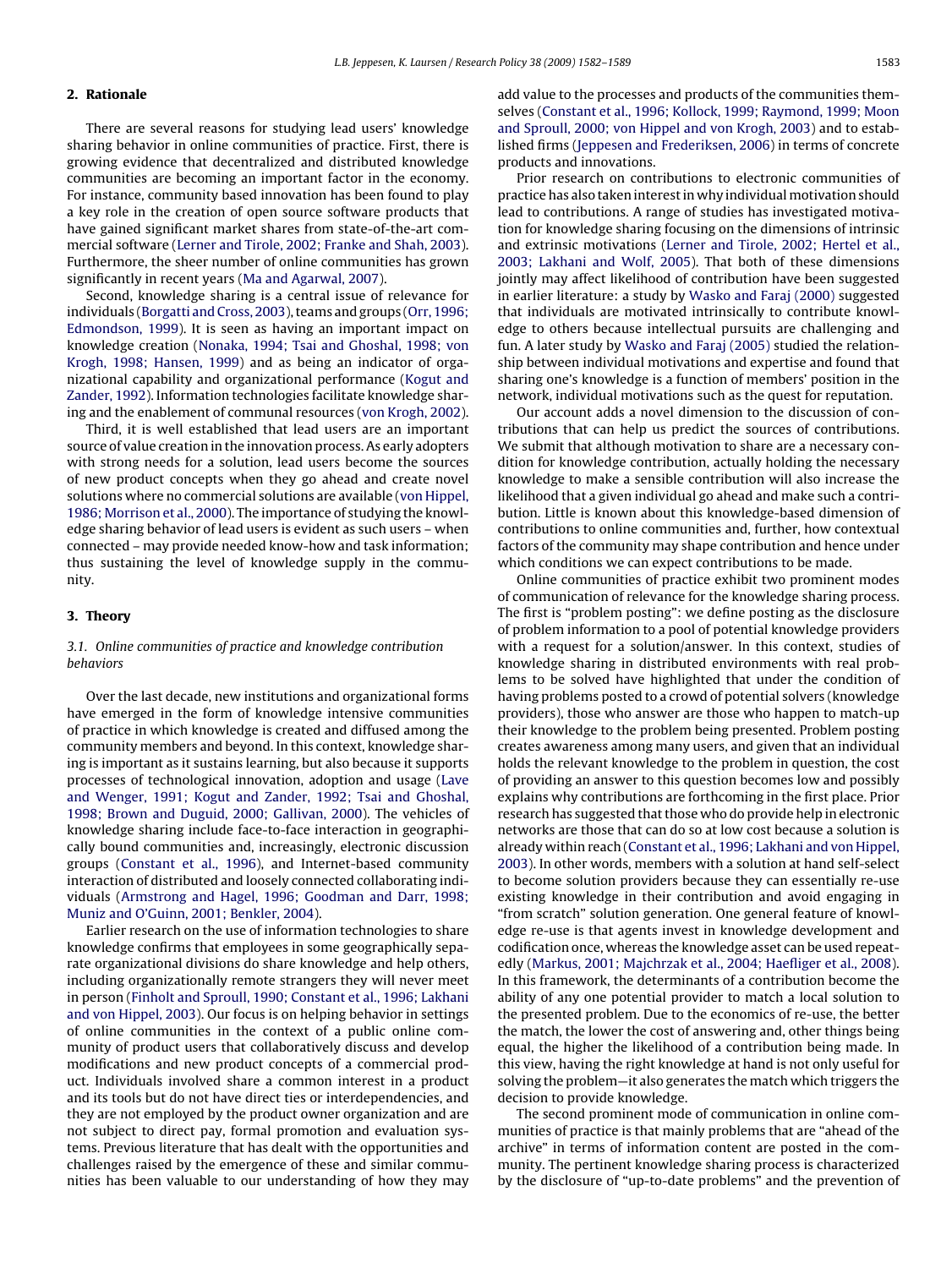exchanges of already solved problems. The technologies used in online communities of practice are email lists and bulletin boards which, in addition to being communication platforms, serve as automatic and searchable archives that members can (and should) use before posting questions. People are encouraged to use existing knowledge rather than asking other community goers for already archived information. For the above reasons, we believe that studies dealing with the determinants of knowledge contributions might benefit from taking interest in identifying who may possess the relevant knowledge in the field of the problems being discussed.

# 3.2. Hypotheses

As mentioned above, lead users have certain characteristics that may play a key role in shaping their knowledge sharing behavior in a community. The three defining characteristics of lead users are that they are early adopters, that they perceive the need for an innovation earlier than others, and that they expect great benefit from solving innovation-related problems in this area. These three characteristics are conjectured to shape the way in which these users share knowledge in the community context.

Our first hypothesis pertains to lead users as knowledge contributors to the community. As one of the three defining characteristics of lead users is that they are early adopters of new products or services, these users can be assumed to have experience of a given technology or question early on. As lead users are ahead of the general practice of the community in terms of use and development of the product in question, they will be more likely to hold the answers to the bulk of the questions that ordinary members post in the community. Given the fact that online communities work under the norm that mainly up-to date questions that are not to be found in the archive are posted, it is more likely that discussions will be of recent issues, thereby increasing the likelihood of lead users holding the answer. We argue that given the characteristics of lead users, there will be a higher likelihood of a match-up between a question from another community member and the knowledge base of lead users. Lead users will be more likely to be able to search and match ([Olivera et al., 2008\) w](#page-7-0)hat they perceive to be the answers needed and will therefore contribute more intensely. Accordingly, we hypothesize:

**H1.** Lead user characteristics are positively related to user propensity to give knowledge to the community.

Searching inspiration for a solution locally may not always yield the appropriate outcomes due to the limited scope of the local knowledge base. Our second hypothesis relates to lead users as individuals with the incentive to seek inspiration in different communities and to disseminate the derived knowledge within the focal community. This activity can be illustrated as gatekeeping ([Allen, 1977\),](#page-7-0) processes by which individuals bring about some of the variety necessary to create "new combinations." The existence of the "gatekeeper," an individual who links his or her organization to the world at large, was pointed to by [Allen and Cohen \(1969\).](#page-7-0)

In dealing with novel self-defined problems in the process of solving needs ahead of the trend curve where no solutions are yet available (where lead users are active), all the knowledge inputs required by the lead users will likely not coincide with their own knowledge base. In such situations, the need to go beyond the boundaries of a present community for complementary knowledge may be quite prevalent ([Postrel, 2002\).](#page-7-0) Hence, local sources of inputs may often offer too little inspiration and variety to solve a lead user's problems. Here, we argue that boundary-spanning activities (here in terms of getting inspiration from other communities) enhance individuals' capacity for problem-solving. Accordingly, we expect a complementary relationship between seeking knowledge in other communities and having a high lead user characteristics score to affect the proclivity of the user to give knowledge to the community. In sum, we posit:

**H2.** The number of communities the user engages in positively moderates the relationship between lead user characteristics and the inclination of the user to give knowledge to the community.

While paying attention to earlier literature on the relationship between motivations and knowledge contribution in communities, we find that the theory is not complete without actually testing for the coexistence between our perspective and the perspective on motivation and contribution. We would expect that these two perspectives are additive and not substitutes. Therefore, our expectation is, in line with earlier studies, that intrinsic and extrinsic types of motivation will be positively related to making contributions in the community.

### **4. Empirical analyses**

#### 4.1. Methodology

Our analysis is based on results from a survey in combination with data obtained from web logs generated by active users in an online community and backed by interviews with key respondents. We sent out a web-based questionnaire to the community of users located in Propellerhead Software's community, Propellerhead Community. The questionnaire was launched on May 14, 2003 and continued through to June 18, 2003. The objective of the survey was to collect data on users' personal characteristics, particularly those regarding lead users. The object studied, innovative users located in an online community, favored the use of a web-based survey method. The community goers were asked questions about: their background, community participation information, innovative work carried out, motivations for community participation, and knowledge sharing inside and outside the community. The questionnaire appeared in a pop-up window when a community participant logged into the online community (posted at the Internet location Propellerheads.se). When finished, the respondent submitted the questionnaire directly to our database.

The questionnaire had a response rate of 62.7 percent (i.e. 62.7 percent of those offered the questionnaire responded). The total number of responses was 442. The first best choice for avoiding non-response bias is to achieve a high response rate ([Armstrong](#page-7-0) [and Overton, 1977\)—](#page-7-0)a 63 percent response rate must be considered very good in this respect. With respect to common method bias, the questionnaire was constructed in such a way that the respondents had to answer in different ways in various parts of the questionnaire. In other words, we used a mix of Likert scales, yes/no questions, estimates of time periods spent, etc., throughout the questionnaire. Moreover, we combined the questionnaire-based data with simple measures of actual behaviors in terms of posting activities in the online community (more about this in Section [4.2](#page-3-0) below). Finally, we performed Harman's one-factor test on the items included in our regression model to examine whether common method bias may augment the relationships detected. Since we found multiple factors, and since the first factor does not account for the majority of the variance (the first factor accounts for only 25 percent of the variance), potential problems associated with common method bias are not indicated by the test ([Podsakoff](#page-7-0) [and Organ, 1986\).](#page-7-0)

Our dependent variables are ordered response variables (see, [Wooldridge, 2002:](#page-7-0) 504–508, for an exposition of models dealing with ordered responses). As the name suggests, if the dependent variable, y, is an ordered response, then the values we assign to each outcome are not arbitrary. In our case, the dependent variables are measured on Likert scales. For instance, our dependent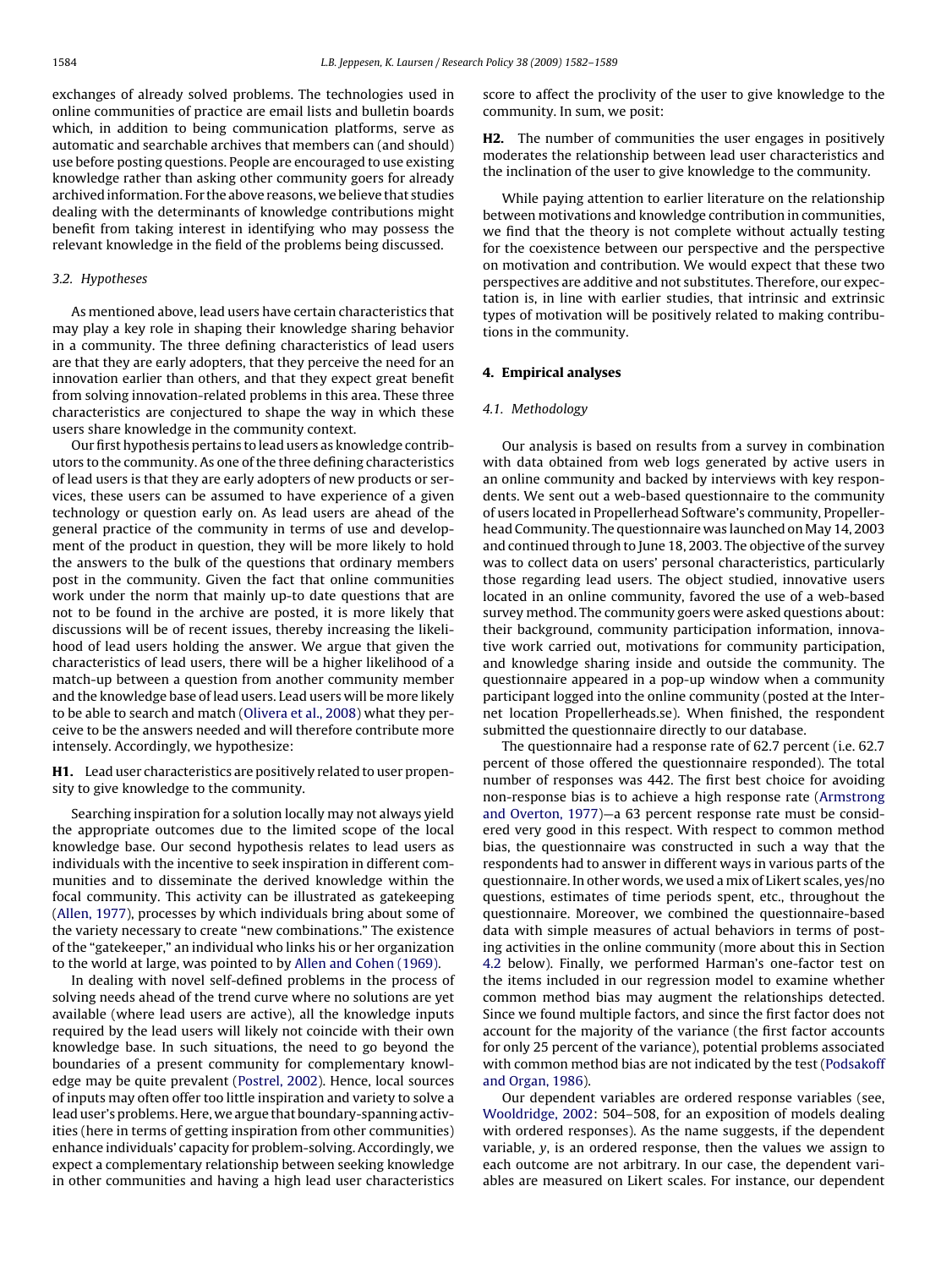<span id="page-3-0"></span>variable "knowledge give" is on a scale from one to seven, with  $y = 7$  representing the highest ranking and  $y = 1$  the lowest ranking. The fact that seven is a higher ranking than six conveys useful information, even though the ranking itself has ordinal meaning only. In particular, we cannot say that the difference between four and two is somehow twice as important as the difference between two and one—this is the assumption one would have to make to use ordinary least squares (OLS) estimation. When the dependent variable is an ordered response variable, the ordered probit or ordered logit models are appropriate econometric estimation techniques (in this paper we report ordered probit estimates only, but the ordered logit estimations are strikingly similar and are available upon request). The relevant parameters for obtaining response probabilities for each of the outcomes of the dependent variable can be estimated using maximum likelihood. The precise log-likelihood function is given by Wooldridge (2002: 505).

We use Stata 10.0 to obtain our ordered probit estimates. The sign of the effect of the independent variables on the probability of the lowest outcome  $P(y = 1|\mathbf{x})$  and the highest outcome  $P(y = 7|\mathbf{x})$  is given by the estimate of the coefficient (**x** is a vector of explanatory variables). However, the sign of the effect on the intermediate categories is not unambiguously determined by the coefficient estimate. In order to get an idea of the sign and magnitude of these effects, we also – following the convention – report marginal effects (at the mean) in Appendix [Tables A.1 and A.2](#page-6-0) for most of our ordered probit estimations.

#### 4.2. Variables

#### 4.2.1. Dependent variables

The key behavioral dependent variable measures whether the user enjoys giving assistance as an expert ("knowledge give"). The variable is based on the following question on the questionnaire: "Check out the statements below and indicate on the 1 to 7 point scale if they fit your characteristics: I enjoy giving others advice as an expert." Our reason for choosing a research design involving posing the question in terms of enjoying giving others advice as an expert is motivated by the fact that asking users directly for how much knowledge they give to the community would by too subjective to be of use. Accordingly, we assume that when users like to give knowledge as an expert, they will also be inclined to actually share the knowledge they possess.

However, in order to validate our "knowledge give" variable, we both correlated our variable with a simple and objective measure of actual behavior in the online community and used the objective measure as a dependent variable in some of our regression models. We got access to all postings (31,125 postings) by members of the community over the period February 14, 2002 to March 9, 2003. We asked two persons to rate whether the given members, in 1600 postings to the website (one person rated 700 postings and another rated 900 postings): (1) posed a question, (2) gave an answer, or (3) wrote something that was neither (1) nor (2). In order to check for inter-coder reliability, we had 100 postings double-rated by the two coders. We then calculated the coefficient of reliability and found that the two coders were in agreement 88 percent of the time. In order to account for agreement due to chance, we also calculated Scott's pi and found a value of 0.87, which is typically considered to indicate very good inter-coder reliability. Based on the ratings of the postings, we calculated a variable expressing the observed propensity to post answers (percentage of answers as a proportion of total postings) in the community. Since we did not have all postings rated over the period, we were only able to identify 154 individuals who had also filled out the questionnaire with non-missing observations for all our variables. However, this variable correlates positively withthe "knowledge give" variable (0.1 percent level of significance and a correlation coefficient of  $(0.4)$ .<sup>2</sup>

#### 4.2.2. Key independent variables

Our key independent variable is lead user characteristics: it is based on the lead user construct ([Morrison et al., 2000\)](#page-7-0) and involved three questions that identify leading edge users: (1) "I usually find out about new products and solutions earlier than others", (2) "I have benefited significantly from early adoption and use of new products" and (3) "I have tested prototype versions of new products for manufacturers to a large extent." As indicated above, each of these questions could be answered using a seven-point Likert scale. The three items were then collapsed into one single variable by means of summation. As our key independent variable – lead user – was constructed from those three items we chose to perform a standardized Cronbach's Alpha test. Since the standardized Cronbach's Alpha is 0.7, the variable has an acceptable degree of internal validity. Our decision to treat "lead user" as a non-dichotomous variable was motivated by some recent evaluations of the construct which found the non-dichotomous analog to its binary ancestor more appropriate due to its ability to deal with degrees of lead user characteristics (see,[Morrison et al., 2004\).](#page-7-0) [Fig. 1](#page-4-0) plots frequencies of the index of lead user characteristics. It can be seen that the distribution is bell-shaped, with a tendency for the peak to be on the right hand side of the distribution. Our moderator variable, "number of communities", is based on the following question on the questionnaire: "How many communities related to sound production and modding of virtual instruments do you participate in?" The values of the variable range from 1 to 9.

#### 4.2.3. Control variables

An important control variable is user innovation ("innovator"). The variable is discrete and is constructed as follows. To test whether users had innovated, they were asked: "Have you developed modifications, add-ons or extras to Propellerhead's products? yes/no." By asking in this manner we were able to establish innovation as a discrete variable: if users had innovated, the innovation variable was set to the value of 1 and if no innovation was reported, the value of the innovation variable was set to equal 0. We asked respondents who answered yes to having innovated to provide us with evidence of their innovation via electronic mail. This way we were able to verify the existence of 26 out of 34 innovations and thus that individuals reporting having created an innovation had, in fact, done so. Another important control variable is a "user experience" measure and is based on the following question: "I have been using Propellerheads products for: (a) Less than 1 month, (b) Less than 6 months, (c) Less than 1 year, (d) Between 1 and 4 years, or (e) More than 4 years. We transformed these categories into "continuous" numbers, with (a)–(e) becoming 0.5, 3, 9, 24 and 72 months, respectively (the results are not sensitive to this precise transformation). However, it may not only be the time period of using the product but also the intensity of use that should define "user experience". Therefore, we required that users should spend at least 5 h a week on average on "activities related to sound production or processing" in order not to get the lowest "user experience" score. Another control variable is "focus on technological product improvements". The variable is discrete and is based on the following question: "I spend most of my time on technological product improvements, making mods, yes/no." Another set of control variables is based on a question pertaining to the primary occupation of the community member: "I spend most of my time as:

<sup>&</sup>lt;sup>2</sup> We also correlated the propensity to post answers with our lead user construct and found a positive and significant (1 percent level of significance) relationship between the two variables (correlation coefficient of 0.2).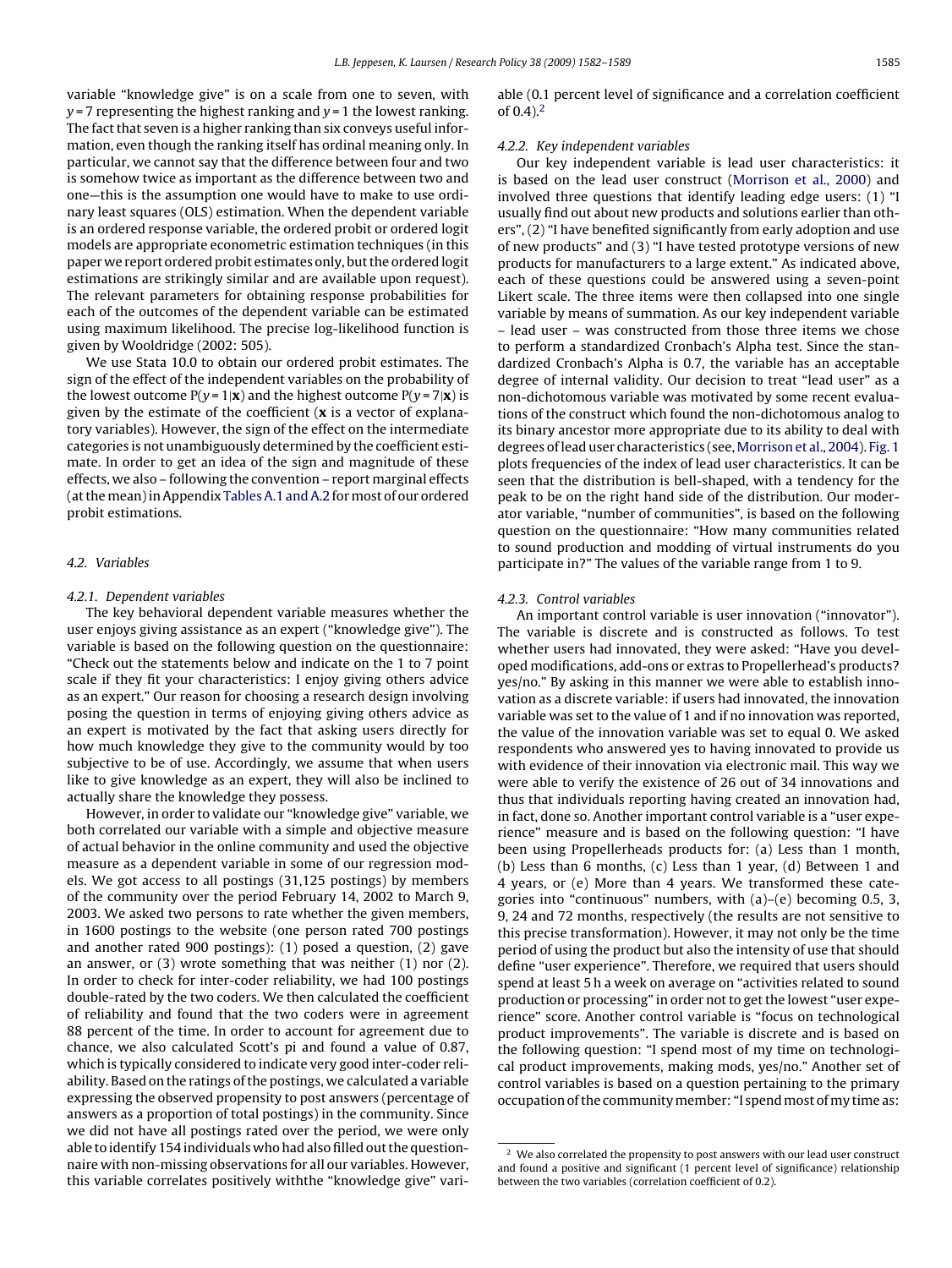<span id="page-4-0"></span>

Fig. 1. Frequencies of index of lead user characteristics.

(a) professional programmer, (b) hobby programmer, (c) student, and (d) other". On the basis of this question, we created three binary variables ("professional programmer", "hobby programmer", "student") and used the "other" category as the benchmark in the estimations. The "peer recognition important" variable is based on the question: "Check out the statements below and indicate on the 1–7 point scale whether they fit your characteristics: Recognition from other community goers is my greatest reward", while the "do it for fun" control variable draws on the question: "What are the reasons for your participation in the community? For fun, yes/no".

#### 4.2.4. Descriptive statistics

Table 1 gives descriptive statistics for the variables used in this study. It can be seen that the average lead user score is about 14, while the maximum value is 21 (corresponding to the theoretical maximum). The strongest correlation between the independent variables is between whether the users judge peer recognition to be important as a motivating factor on the one hand and enjoy giving knowledge as an expert on the other  $(r=0.26)$ .

# 4.3. Regression results

[Table 2,](#page-5-0) Model 2 contains the estimations of the ordered probit model with all key independent and control variables included. The corresponding marginal effects at the means for each of the seven outcomes of the dependent variable are reported in Appendix [Table A.1.](#page-6-0)

According to Model 2, lead user characteristics appear to relate positively to inclination of the user to give knowledge to the community (as conjectured in Hypothesis 1) since the pertinent parameter is significant at the one percent level as well. Moreover, the marginal effects are negative for  $KG = 1 \ldots 5$  and positive for KG = 6 and 7 (see Appendix [Table A.1\).](#page-6-0) Stated differently, lead user characteristics decrease the probability of knowledge give when the rating is below six and increase the probability of knowledge give when the rating is six or seven on our seven-point scale. Again, the estimations are well-behaved as the highest positive marginal effect is found for KG = 7. In order to test the robustness of this finding we replaced the "knowledge give" variable with the observed propensity to post answers to the community. The results of this experiment are reported in Model 3. We find that lead user characteristics are a positive and significant parameter (one percent level) in explaining the proportion of answers over total postings. Although we only had 154 observations when we performed this analysis, we find that results are similar to the results produced when using the ordered probit and the entire sample in Model 4. Moreover, when we ran the ordered probit model using knowledge give as the dependent variable while focusing on the 154 observations for which we have the postings measure, we got similar results (these results are not given for reasons of space).

| ×<br>. . | <b>COLLEGE</b><br>I | ۰. |  |
|----------|---------------------|----|--|
|          |                     |    |  |

Descriptive statistics  $(n = 364)$ .

| Variable                                                      | Mean | Std. dev. | Min      | Max   | ı.      | 2.      | 3.      | 4.      | 5.      | 6.   | $\prime$ . | 8.      | 9.   |
|---------------------------------------------------------------|------|-----------|----------|-------|---------|---------|---------|---------|---------|------|------------|---------|------|
| 1. Enjoy giving assistance as an expert<br>("knowledge give") | 4.87 | 1.79      | 1.00     | 7.00  |         |         |         |         |         |      |            |         |      |
| 2. Lead user characteristics                                  | 0.10 | 4.50      | $-10.54$ | 7.46  | 0.25    |         |         |         |         |      |            |         |      |
| 3. Number of communities                                      | 0.07 | 1.61      | $-1.43$  | 6.57  | 0.04    | 0.18    |         |         |         |      |            |         |      |
| 4. Innovator                                                  | 0.09 | 0.28      | 0.00     | 1.00  | 0.18    | 0.15    | 0.01    |         |         |      |            |         |      |
| 5. Log user experience                                        | 0.26 | 20.39     | $-14.07$ | 57.93 | 0.20    | 0.30    | 0.14    | 0.04    |         |      |            |         |      |
| 6. Focus on technological product<br>improvements             | 0.02 | 0.13      | 0.00     | 1.00  | $-0.03$ | 0.11    | 0.04    | $-0.04$ | 0.04    |      |            |         |      |
| 7. Professional programmer                                    | 0.16 | 0.36      | 0.00     | 1.00  | 0.02    | 0.07    | 0.01    | $-0.05$ | $-0.07$ | 0.06 |            |         |      |
| 8. Student                                                    | 0.15 | 0.36      | 0.00     | 1.00  | 0.00    | $-0.07$ | $-0.03$ | 0.07    | 0.00    | 0.01 | $-0.14$    |         |      |
| 9. Peer recognition important                                 | 0.00 | 1.98      | $-2.53$  | 3.47  | 0.26    | 0.16    | 0.00    | 0.09    | 0.06    | 0.02 | $-0.01$    | 0.12    |      |
| 10. Do it for fun                                             | 0.02 | 0.47      | $-0.66$  | 0.34  | 0.11    | 0.07    | $-0.02$ | 0.09    | $-0.04$ | 0.00 | 0.06       | $-0.04$ | 0.16 |

Note: Correlations equal to or above  $|0.10|$  are significant at  $p < 0.05$ . Two-tailed tests.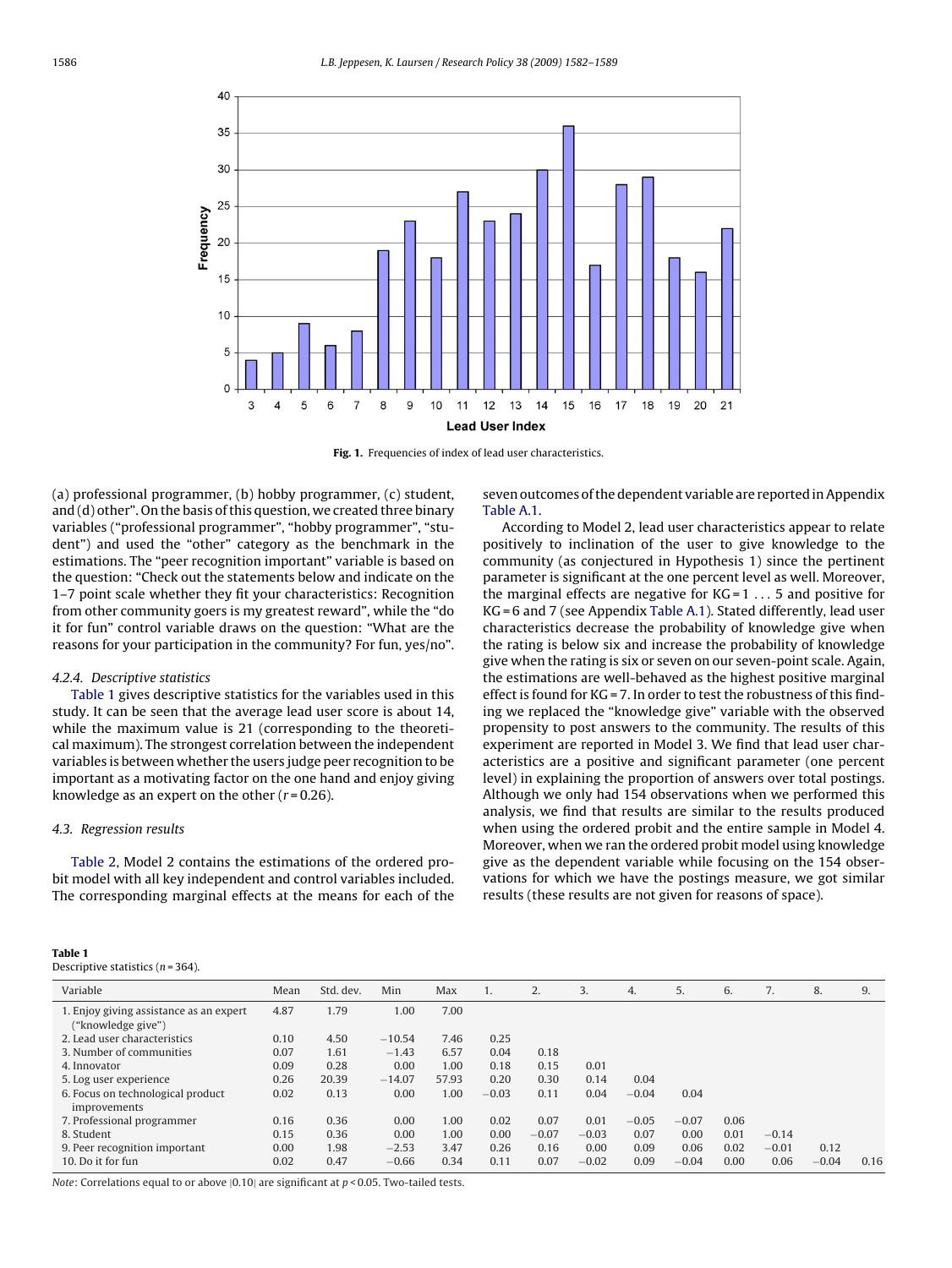Regressions, explaining knowledge sharing behavior in the Propellerhead online community. Regressions, explaining knowledge sharing behavior in the Propellerhead online community **Table 2**

<span id="page-5-0"></span>

With respect to our moderating hypothesis, Hypothesis 2 ("The number of communities the user engages in positively moderates the relationship between lead user characteristics and the inclination of the user to give knowledge to the community"), we find support for this hypothesis given the positive and significant parameter (five percent level) for the interacted variable, lead user characteristics  $\times$  number of communities, found in Table 2, Model 4, and given that associated marginal effects at the mean are negative for  $KG = 1 \ldots 5$  and positive for  $KG = 6$  and 7 (see Appendix [Table A.2\).](#page-6-0) Put differently, lead user characteristics  $\times$  number of communities decreases the probability of knowledge give when the rating is below six and increases the probability of knowledge give when the rating is six or seven on our seven-point scale. The highest positive marginal effect is found for KG = 7. Given that interaction effects in the ordered probit model are notoriously difficult to interpret because the estimated probabilities depend on the values of the other covariates ([Long and Freese, 2006\),](#page-7-0) we also estimated the model using OLS, although OLS is an inefficient estimator in this case. The results of this estimation can be found in Table 2, Model 5. Although the interaction effect is not as significant as that found when using the more appropriate ordered probit estimator – it is significant at the 10 percent level only, as opposed to the 5 percent level for the ordered probit estimator – the OLS results are nevertheless consistent with the ordered probit results.

Through our post hoc validation exercise we found a general agreement between the statements from interviews with two lead user respondents and our main results. They both found knowledge give an important part of day-to-day practice in the community. They also stated that it would be natural to share the information gained from interaction in other communities related to computer-controlled music instruments – and from communities interested in topics beyond these specific technologies – with individuals in the Propellerhead community when necessary and when asked.

# **5. Conclusion and discussion**

In this paper, we have analyzed knowledge sharing behaviors in an online community and in this context put the role of lead users under scrutiny. We proposed a model portraying lead users as problem solvers with a high likelihood of being able to provide knowledge to others in the community and who would actively do so, given the low cost of providing knowledge already at hand. We also argued that lead users would be likely to perform a boundary-spanning and gate keeping role, exposing them to novel sources of valuable knowledge to their activities in the focal community. The model found support in our empirical results since we have shown that users with a high degree of lead user characteristics tend to enjoy revealing their knowledge to other users. Moreover – and still in agreement with our model – we found that users with many lead user characteristics, who also conduct boundary-spanning across several online communities, are more prone to like sharing knowledge in the online community.

Our results also indicate that users in general do not tend to span the boundaries of the community as lead users do. This may also be a sign of lesser demand for new knowledge and be a sign of engagement in less demanding innovation processes. Throughout the models, the motivation peer recognition is positive and significantly related to knowledge give; thus underscoring the importance of extrinsic motivation in knowledge sharing that prior studies have highlighted [\(Wasko and Faraj, 2005\).](#page-7-0) However, the "fun"motivator was positive, but not significant. Thus, in sum, there seem to be some coexistence of at least extrinsic motivation for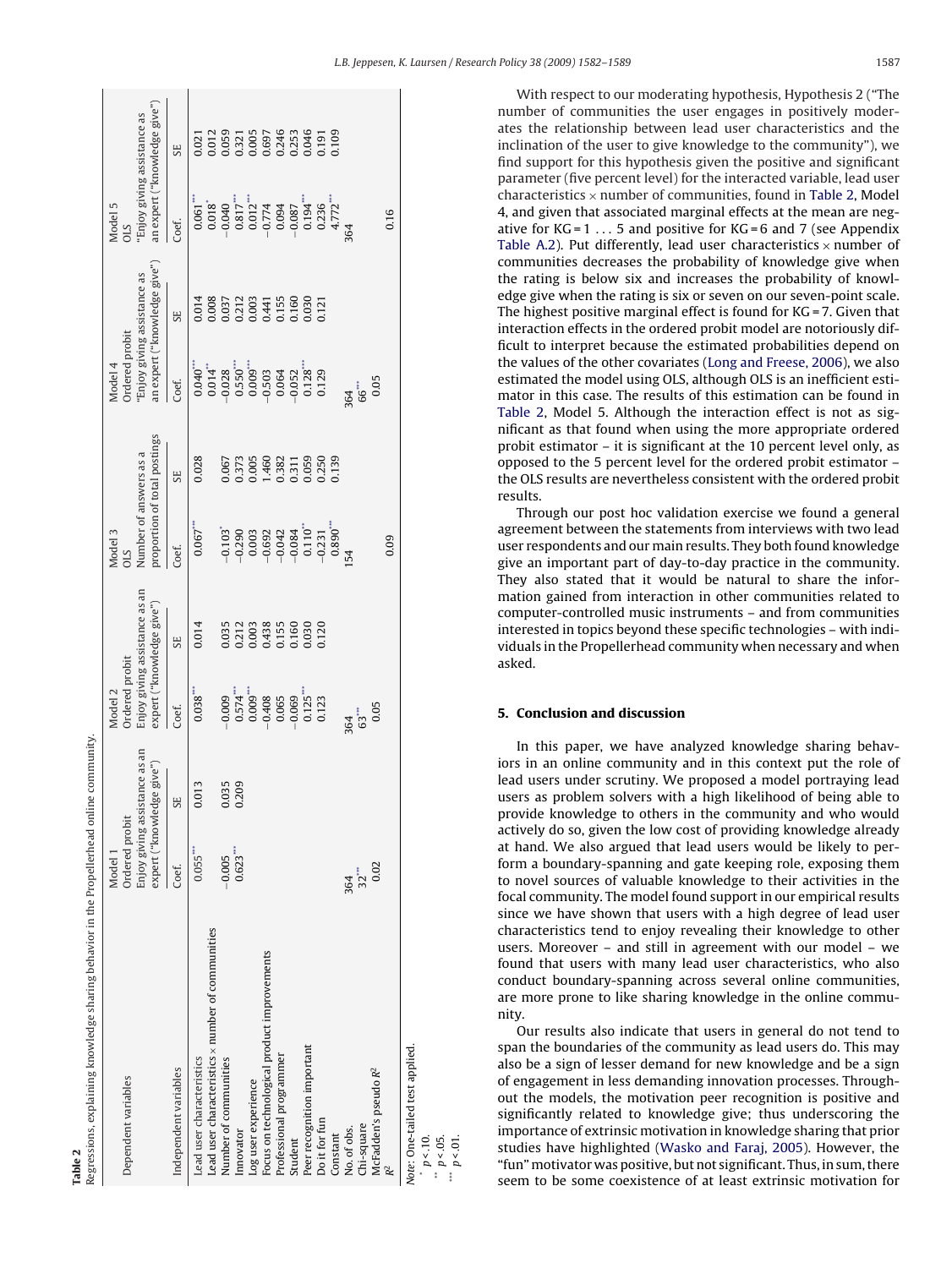<span id="page-6-0"></span>making contributions with the perspective that we have outlined in this paper.

We have added to the growing body of literature on the phenomenon of online communities and the relationship between key community members and their participation in knowledge sharing processes. Knowledge sharing is an important aspect of innovative communities of practice and a necessary condition for the ability of communities to become innovative in the first place. Prior research on online communities of practice has put under scrutiny a range of different motive for users to contribute to such communities. We have added to that view by proposing – and finding support for – the idea that in a community characterized by posting and by problems presented in the community being ahead of the archive, we can explain knowledge contributions as originating from the sources which are likely to hold that knowledge. We have paid attention to particular information technologies of online communities of practice that enable posting and ensure that problems are ahead of the archive. Thus, our findings may only be generalized to settings in which these modes of communications are present.

Theory on lead users suggests that such users are related to innovation. Our study suggests that lead users are also a potentially interesting unit of analysis for explaining how new knowledge is integrated into communities and how it is diffused locally in the community. By focusing on lead users' role in knowledge sharing, we also added to the literature on online communities of practice. Our study has shown that in making predictions about the sources of knowledge provision, it may be fruitful to focus on those particular individuals who can be expected to hold knowledge relevant for sharing.

We suggest that the fact that lead users span the boundaries of the community combined with a high level of sharing inside the community may well explain why online communities of practice may in many case also be important innovative communities in their area of practice. If, on the contrary, the most leading edge individuals in the community were always preoccupied with activities at the center of their fields (as in [Kuhnian "normal science" 1970\)](#page-7-0) they would fail to be exposed to ideas other than those already accepted and known in the field/community. Our finding related to boundary-spanning activity indicates that lead users may be likely sources of adjustments, recombinations or extensions of existing principles within the field and thus provide novel inputs to the community. Lead users tend not only to find and absorb knowledge outside the community; importantly, our findings also indicate that they share it inside the community. Thus, lead users may be described in a social setting as not only the lead adopters that sometimes innovate, but also as gatekeepers, spanning the boundaries of the community and as linking their community to the world at large.

The findings raise questions about how managers should confront online communities of practice. In the context of a firm-hosted community of practice, in which firms depend on input from innovative members of their community, managers and community moderators must realize that trying to identify and retain lead users is centrally important. Accordingly, managers and community moderators need to think about how they can motivate users not only to make contributions to the community, but also to identify key players and to create incentives for users to stay and keep on contributing.

### **Appendix A. Marginal effects**

#### **Table A.1**

Marginal effects at the mean for Model 2.

| $KG = 3$<br>$KG = 5$<br>$KG = 7$<br>$KG = 4$<br>$KG=6$                        |
|-------------------------------------------------------------------------------|
| $0.003***$<br>$0.012$ **<br>$-0.004$ ***<br>$-0.005$ ***<br>0.000             |
| 0.001<br>0.001<br>0.000<br>$-0.003$<br>$-0.001$                               |
| $0.026***$<br>$0.200***$<br>$-0.049$<br>$-0.085$ ***<br>$-0.024$ <sup>*</sup> |
| $0.001***$<br>$0.003$ ***<br>$-0.001***$<br>$-0.001***$<br>0.000              |
| 0.037<br>0.039<br>$-0.014$<br>$-0.042$<br>$-0.105$                            |
| $-0.006$<br>0.000<br>$-0.008$<br>0.020<br>0.005                               |
| 0.007<br>0.009<br>0.000<br>$-0.006$<br>$-0.021$                               |
| $0.011***$<br>$0.038***$<br>$-0.012$ ***<br>$-0.016$ ***<br>0.000             |
| $-0.012$<br>0.000<br>$-0.016$<br>0.010<br>0.037                               |
|                                                                               |

.

Note: One-tailed test applied.

 $\int_{\infty}^{\infty} p < .10$ .

\*\*  $p < .05$ .

 $p < .01$ .

#### **Table A.2**

Marginal effects at the mean for Model 4.

| Variable                                                 | $KG = 1$     | $KG = 2$              | $KG = 3$    | $KG = 4$     | $KG = 5$              | $KG = 6$    | $KG = 7$              |
|----------------------------------------------------------|--------------|-----------------------|-------------|--------------|-----------------------|-------------|-----------------------|
| Lead user characteristics                                | $-0.004***$  | $-0.002***$           | $-0.004***$ | $-0.005***$  | 0.000                 | $0.003***$  | $0.012$ ***           |
| Lead user characteristics $\times$ Number of communities | $-0.001$ **  | $-0.001$ <sup>*</sup> | $-0.001$ ** | $-0.002$     | 0.000                 | $0.001$ **  | $0.004*$              |
| Number of communities                                    | 0.003        | 0.002                 | 0.003       | 0.004        | 0.000                 | $-0.002$    | $-0.009$              |
| Innovator                                                | $-0.040$ *** | $-0.026$ ***          | $-0.048***$ | $-0.081$ *** | $-0.022$ <sup>*</sup> | $0.026$ *** | $0.191$ ***           |
| Log user experience                                      | $-0.001***$  | $-0.001***$           | $-0.001***$ | $-0.001***$  | 0.000                 | $0.001***$  | $0.003$ ***           |
| Focus on technological product improvements              | 0.076        | 0.034                 | 0.047       | 0.040        | $-0.021$              | $-0.054$    | $-0.124$ <sup>*</sup> |
| Professional programmer                                  | $-0.006$     | $-0.004$              | $-0.006$    | $-0.008$     | 0.000                 | 0.005       | 0.020                 |
| Student                                                  | 0.006        | 0.003                 | 0.005       | 0.006        | 0.000                 | $-0.004$    | $-0.015$              |
| Peer recognition important                               | $-0.013***$  | $-0.008***$           | $-0.012***$ | $-0.016$ *** | 0.000                 | $0.011***$  | $0.039$ **            |
| Do it for fun                                            | $-0.013$     | $-0.008$              | $-0.012$    | $-0.016$     | 0.000                 | 0.011       | 0.039                 |

Note: One-tailed test applied.

 $\int_{1}^{x} p < .10.$ 

 $n < .05$ . \*\*\*  $p < 01$ .